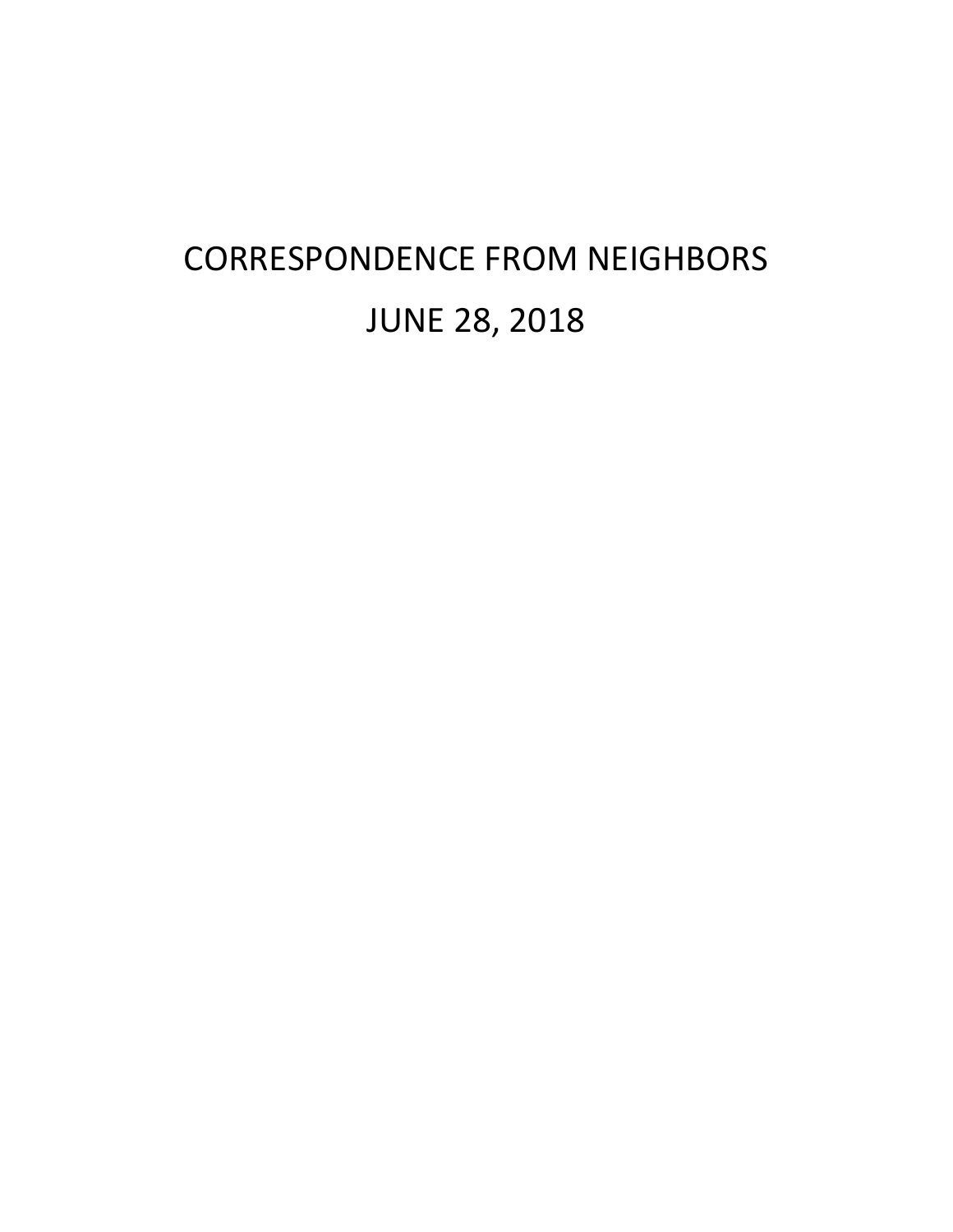| David Unger                                                                                    |
|------------------------------------------------------------------------------------------------|
| Daniel Nakahara                                                                                |
| Rebecca Soldwisch                                                                              |
| Follow up on our letter opposing a multi unit development on the Zion Lutheran Church property |
| Thursday, June 28, 2018 10:30:24 AM                                                            |
|                                                                                                |

Dan

I understand there is a meeting tonight on Zion Woods. We are away but by no means does our lack of attendance diminish our opposition.

You have seen my letter below and hopefully shared it but I want to make sure the commission considers what happened during the storm on Tuesday.

Hopefully the village and the planning commission has the forethought to investigate the impact that the storm on Tuesday had on the surrounding neighborhood where Zion Woods wants to build . The area was flooded!!! As were surrounding low lying areas. That the developers feel retention ponds in our residential neighborhood is a viable alternative is alarming. It raise the risk of drowings, stagnant water, mosquitoes and diverting the already disastrous flooding to other places unfairly. Our storm systems are already overwhelmed.

One can only hope the commission will end this folly once and for all without placing the neighborhood at risk.

Thank you

Dave

Dear Mr. Nakahara, Deerfield Planning Commission and Mayor Rosenthal,

We are writing in 2018, as we did in 2015 and again in 2017, to express our **vehement opposition** to the proposed construction for multi-unit housing by Zion Lutheran Church, located at 10 E. Deerfield Road.

This is the same letter - nothing has changed - if anything conditions have worsened. Maybe the applicant is hoping that people will forget or become complacent. We can only hope the Village will remain diligent in protecting its residents.

It is simple - we continue to feel that adding multi unit housing on land north of the church remains detrimental on many levels for our community . It still remains smack in the middle of the floodplain and will be a traffic juggernaut.

Our concerns for our neighborhood remain the same as every other time this project was proposed.

**Infrastructure is insufficient:** Preexisting issues regarding traffic along Deerfield Road (a vital east/west thoroughfare), and aging infrastructure servicing water, sewage and drainage needs would become further stressed if a zoning change were to be allowed for Zion to build multi-family housing on arable land not meant to support the density.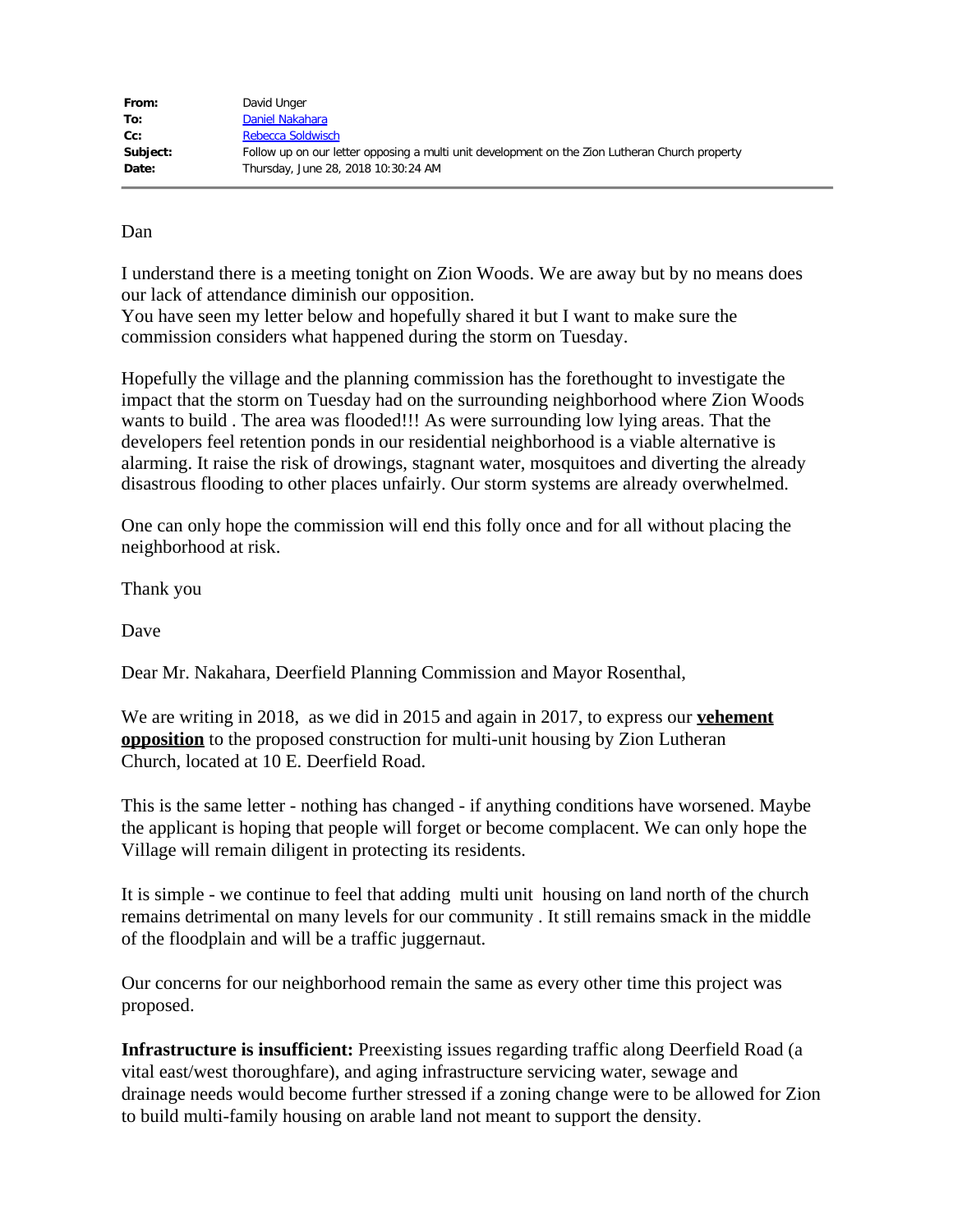**Traffic Dangers:** Adding even the smallest amount of extra automobiles entering and exiting on Deerfield Road could increase traffic and create dangerous driving conditions. We still don't know the impact Elysian Way will have on traffic, any traffic study they present could not possibly show a clear and definitive picture of the impact the proposed project would have on traffic.

**Flood Impact:** Building in a floodplain is NEVER advisable. In early July 2017 – the entire village was impacted by just a few hours of rain that flooded streets, homes and caused infrastructure collapse due to downed trees. Storms like the one we experienced are becoming more common not less. In fact, this tract of land—which is well within the high risk flood zone—flooded all the way up to the parking lot of the church. I've seen the pictures a concerned neighbor posted to the Planning Commission, and I would advise that all on the commission take a serious look at them to consider what housing on that land would look like. We don't feel it is acceptable to gamble that Deerfield Road could end being closed to traffic like Lake Cook Road was last year until water receded . We believe Deerfield should adhere to the most basic principle of floodplain management "that development must not increase the flood hazard on other properties". Redrawing the floodway adjacent to this major roadway by decreasing arable land is very dangerous.

**Home values**: the flooding along the river has already caused many homes in the floodplain to be devalued based on recent sales in the area. Any plans to shift the flooding will endanger more homes.

We are past understanding or admiring what the Zion congregation aims to create - their choice of location is still terribly, terribly flawed and puts dozens more at risk for the benefit of the few. We ask that you **not approve** the required zoning change for this site that would lead to degradation of the floodway, endanger users of Deerfield Road and its sidewalks, increase housing density, and upend decades of zoning enforcement.

Approval of this project will hasten our exit of the community.

Sincerely, David Unger and Rebecca Soldwisch 1009 Meadowbrook Lane

Do not take lightly small good deeds, for drops of water one by one, in time can fill a giant pot.  $\sim$  Patrul Rinpoche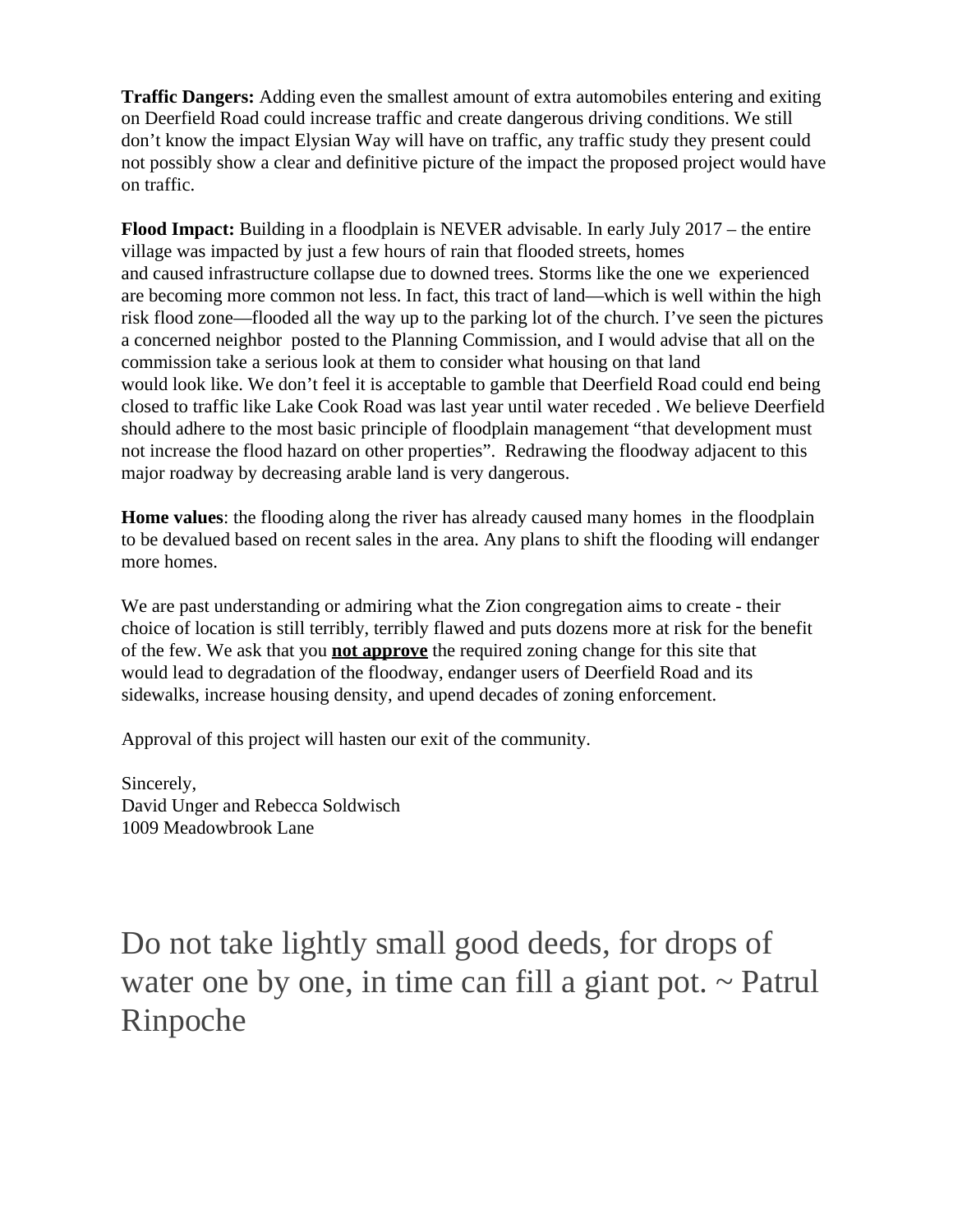| From:    | Amy D Mayber                                                    |
|----------|-----------------------------------------------------------------|
| To:      | Daniel Nakahara                                                 |
| cc:      | Lucille; jondien@gmail.com; Gerald Saltarelli; Michael Smerling |
| Subject: | Re: Objection to Re-zoning of Zion Woods                        |
| Date:    | Wednesday, June 27, 2018 9:47:36 PM                             |

Dear Mr. Nakahara,

We are writing to again express our objections to the proposal for re-zoning the Zion Woods property. We, too, have objected to the previous re-zoning requests and there is nothing new in this latest proposal that would warrant such an extraordinary step by the Planning Commission. **We emphatically request that the Planning Commission meet its fiduciary obligation to the community and reject the proposal by the church and developer.**

While we are ardent supporters of workforce housing--my own father lives in such a development--we cannot support the proposal at issue now before the Planning Commission. The plan is fatally flawed for so many reasons, including that it irreparably changes the character of the neighborhood and will increase the risk of harm to the residents in the surrounding areas because of flooding, traffic, and congested schools, all of which will irreparably adversely impact our community, its residents, and the property values.

Our own home will be put at exponentially greater risk due to the developer's plan to "redirect" the water flow. Carriage Way and Carlisle flood all of the time, including during lat night's frequent 100 year rain. The roads were impassable and I was unable to get to my home until the water receded. A few months ago during yet another 100 year rain there was so much water in our back and front yards that there were fish swimming in front of our driveway! There is no adequate plan to protect our properties and, as a result, granting the extraordinary re-zoning request would put us and our property at risk of harm.

We agree with the Puri's comments about the false information being spread by the developer and find it suspicious at best that the developer chose the date it did to do the traffic count (just like their last one done of the Friday before spring break). The date they chose for the hearing is also in keeping with their trickery, just before the holiday, hoping that as few residents as possible are in town to attend the meeting and speak up.

Simply put, the proposal does not meet the legal test to justify the extraordinary rezoning relief that the developer is requesting from the Planning Commission. For those reasons, and the reasons stated by the Pirris, Kaplans, Salterellis, Diens, Smerlings, and others, **we respectfully request that the Planning Commission DENY the proposal.** Enough is enough of these repeated attempts to change the character of the neighborhood and interference with our existing rights to enjoy our property. The church appears to be in financial trouble and their plight should not take precedence over the rights of the neighbors.

Thank you for your consideration,

David and Amy Mayber 365 Carriage Way Deerfield, IL 60015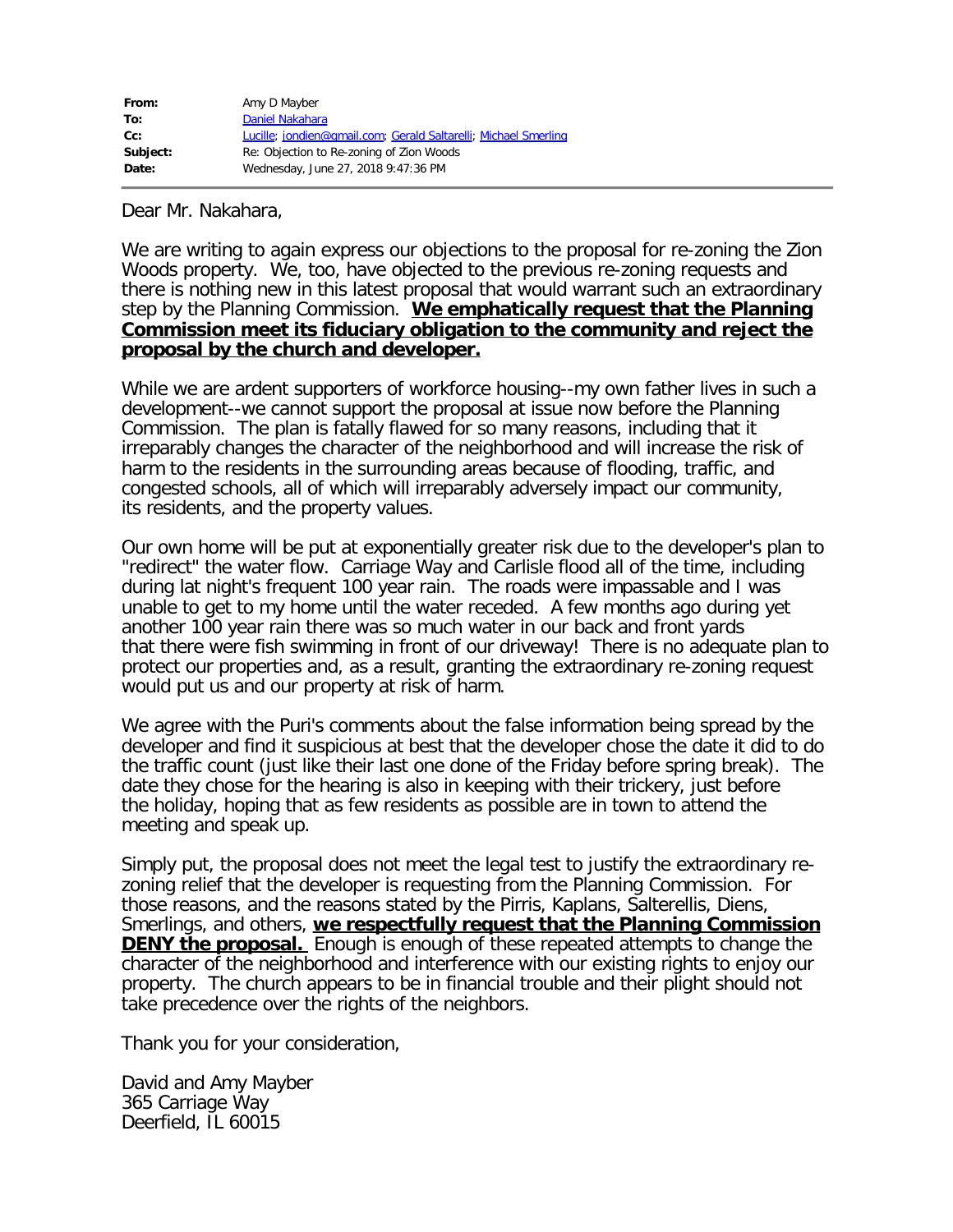**From:** Lucille Pirri <lpirri@comcast.net> **Sent:** Saturday, June 23, 2018 11:34 AM **To:** 'Daniel H. Nakahara' **Cc:** 'Jonathan Dien'; 'Gerald Saltarelli'; 'Michael Smerling' **Subject:** Objection to Re-zoning of Zion Woods

Mr. Nakahara,

My husband and I have objected to this re-zoning before and are once again restating our objection to this re-zoning request in the hopes that the Planning Commission will do the right thing and reject this proposal by this developer.

Our neighbor Cindy Lieb was present on the day that the traffic count was taken – the report says June  $5<sup>th</sup>$  – I believe it might have been June  $6^{th}$  - nevertheless. I would like to point out what Cindy Lieb said – and note the following **ERRORS in the report as** stated in the agenda for the meeting on June 28<sup>th</sup>.

As Cindy Lieb stated:

"One problem with his chosen day of collecting data, however, was that he was missing nearly all of the high school traffic that morning.

The seniors graduated a week prior and none of the underclassmen would have been driving themselves that morning as they don't have permission to park in the lot until they are seniors.

Furthermore, the week before was a finals week for DHS, so many underclassman that might be driven by parents didn't leave to go to school during the morning rush; some of the students went later at 10:15 or 12:30, and some had no finals from last Wednesday whatsoever. **In other words, not a typical morning rush hour to assess traffic as high schoolers and or parents driving underclassmen were not being taken into consideration**."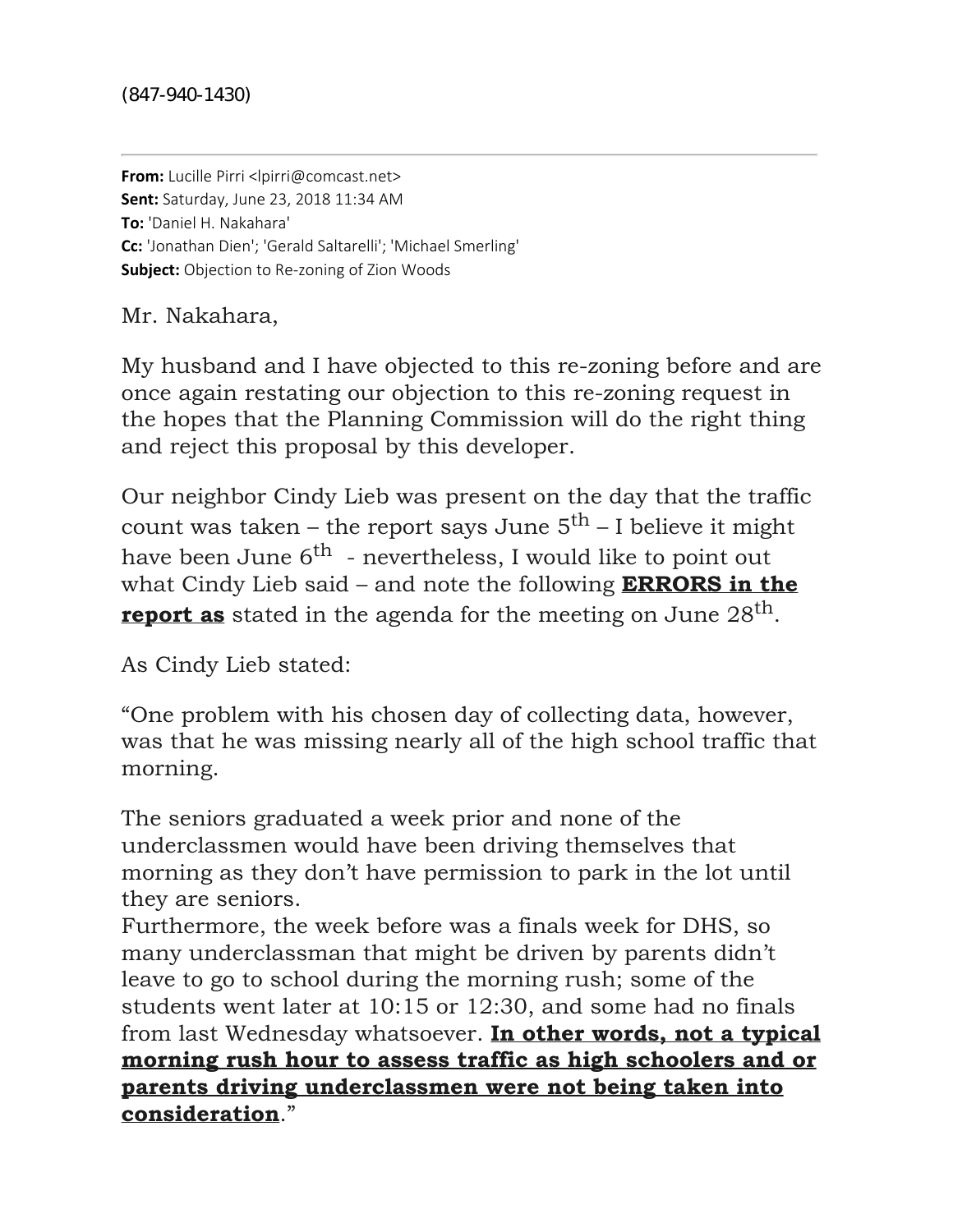Insofar as congestion is concerned, this vehicular traffic study does not address that issue fairly – and has given **"false information"** to the Planning Commission

There is much **FALSE information** in the developer's report. Please consider developing a less objectionable project or NO project at all when considering this re-zoning.

Lucille and Frank Pirri 585 Bent Creek Ridge (Kings Cove) Deerfield, IL 60015-4526 847-945-1488